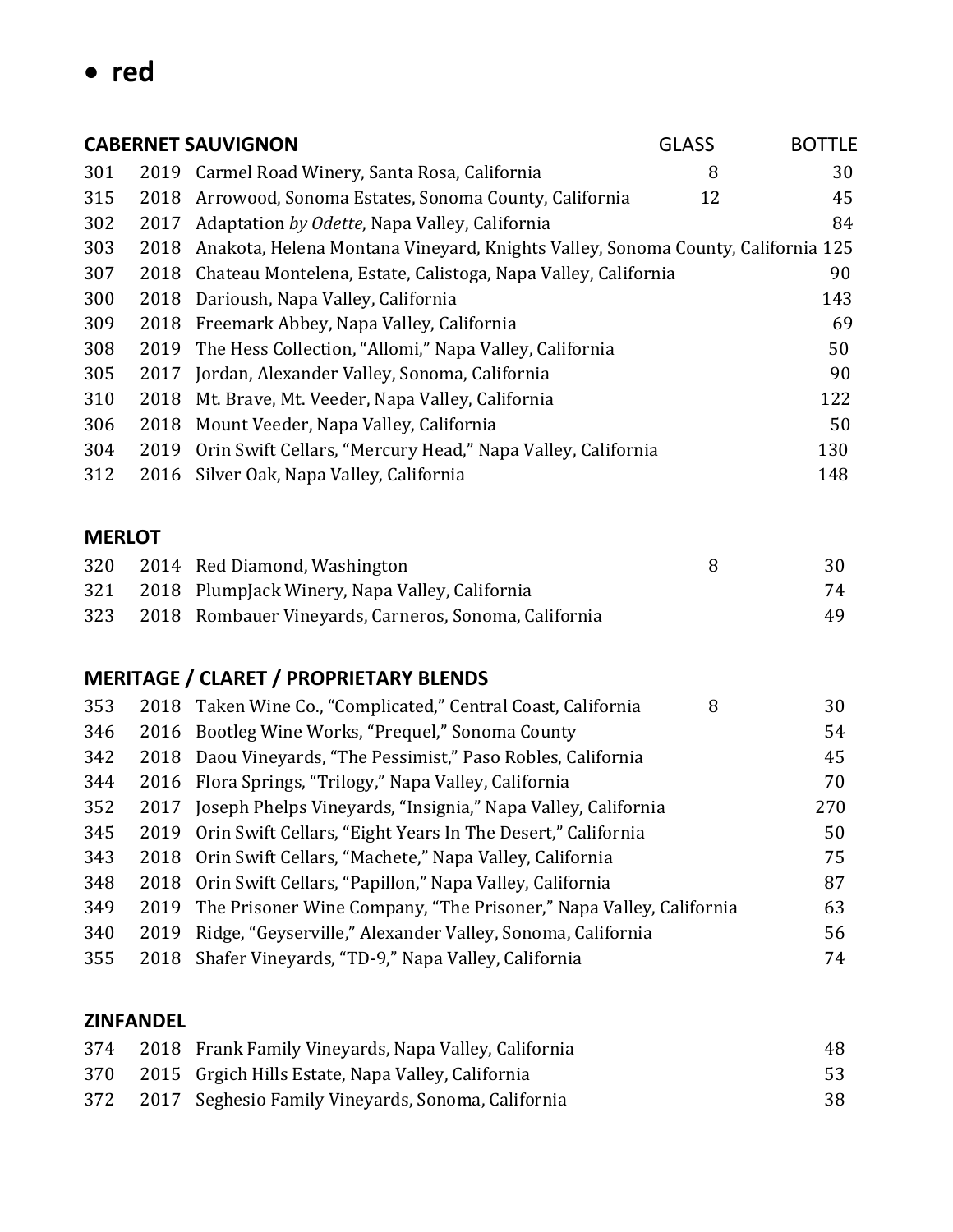|               | red                                                                        |                                                                          |              |               |
|---------------|----------------------------------------------------------------------------|--------------------------------------------------------------------------|--------------|---------------|
|               | <b>PINOT NOIR</b>                                                          |                                                                          | <b>GLASS</b> | <b>BOTTLE</b> |
| 331           | 2018                                                                       | Murphy-Goode, California                                                 | 8            | 30            |
| 330           | 2019                                                                       | 10 Span, Santa Barbara County, California                                | 10           | 36            |
| 335           | 2019                                                                       | Belle Glos, Clark & Telephone, Santa Maria Valley, California            |              | 50            |
| 535           | 2018                                                                       | Cambria, "Julia's Vineyard," Santa Maria Valley, California              |              |               |
| 333           | 2018                                                                       | Hartford Court, Land's Edge Vineyards, Sonoma Coast, California          |              |               |
| 530           | 2019<br>Three Sticks Wines, Price Family Estates, Sonoma Coast, California |                                                                          |              | 64            |
| 338           | 2019<br>Beaux Frères, Willamette Valley, Newberg, Oregon                   |                                                                          |              | 86            |
| 332           | 2019<br>Bergström Wines, Cumberland Reserve, Willamette Valley, Oregon     |                                                                          |              | 60            |
| 534           | 2017                                                                       | Colene Clemens, "Margo," Chehalem Mountains, Newberg, Oregon             |              |               |
| 334           | 2017                                                                       | Domaine Serene, "Yamhill Cuvee," Willamette Valley, Oregon               |              |               |
| 533           | 2018                                                                       | Gran Moraine Winery, Yamhill-Carlton, Willamette Valley, Oregon          |              |               |
| 531           | 2018                                                                       | Penner-Ash Wine Cellars, Willamette Valley, Newberg, Oregon              |              | 70            |
| 336           | 2018                                                                       | The Four Graces, Willamette Valley, Dundee, Oregon                       |              | 35            |
| 337           | 2018                                                                       | Burn Cottage, Burn Cottage Vineyard, Central Otago, New Zealand          |              | 80            |
|               |                                                                            | PETITE SIRAH / SYRAH / SHIRAZ                                            |              |               |
| 362           |                                                                            | 2014 Shafer Vineyards, Syrah, "Relentless," Napa Valley, California      |              | 125           |
| 360           | 2015                                                                       | Tensley, Syrah, Santa Barbara County, California                         |              | 49            |
|               |                                                                            | <b>FRENCH VARIETALS</b>                                                  |              |               |
| 380           | 2016                                                                       | Chateau de Vaudieu, Chateauneuf-de-Pape, Rhone, France                   |              | 79            |
| 381           | 2019                                                                       | Bosquet Des Pape, Chateauneuf-de-Pape, Rhone, France                     |              | 79            |
| 382           | 2018                                                                       | Chateau Grand-Puy Ducasse, Pauillac, Haut-Médoc, Bordeaux, France        |              | 84            |
|               |                                                                            | <b>ITALIAN VARIETALS</b>                                                 |              |               |
| 391           |                                                                            | 2017 Ruffino, "Modus," Toscana IGT, Super Tuscan, Poggio Casciano Estate |              | 42            |
|               |                                                                            | <b>SPANISH VARIETALS</b>                                                 |              |               |
| 388           |                                                                            | 2018 Bodegas Juan Gil, 18 Meses Blue Label, Jumilla, Spain               |              | 55            |
|               |                                                                            | <b>SOUTH AMERICAN VARIETALS</b>                                          |              |               |
| 395           |                                                                            | 2017 Bodega Garzðn, Tannat, Reserva, Maldonado, Uruguay                  |              | 29            |
|               |                                                                            | aperitifs / digestifs                                                    |              |               |
|               |                                                                            | <b>DESSERT &amp; SWEET WINE</b>                                          | <b>GLASS</b> | <b>BOTTLE</b> |
| 212           |                                                                            | 2015 Donnafugata, Passito di Pantilleria Ben Ryé, Sicily (Half)          |              | 40            |
| <b>PORT</b>   |                                                                            | by the glass                                                             |              |               |
|               |                                                                            |                                                                          |              |               |
|               | 2016                                                                       | Taylor Fladgate, 10 Year Old Tawny Porto                                 | 8            |               |
|               | 2017                                                                       | 2017 Fonseca, 20 Year Old Tawny Porto                                    | 15<br>12     |               |
|               |                                                                            | Sandeman, 20 Year Old Tawny Porto                                        |              |               |
| <b>SHERRY</b> |                                                                            | by the glass                                                             |              |               |
|               |                                                                            | Drysack, Medium Body, Jerez-Xeres, Spain                                 | 6            |               |